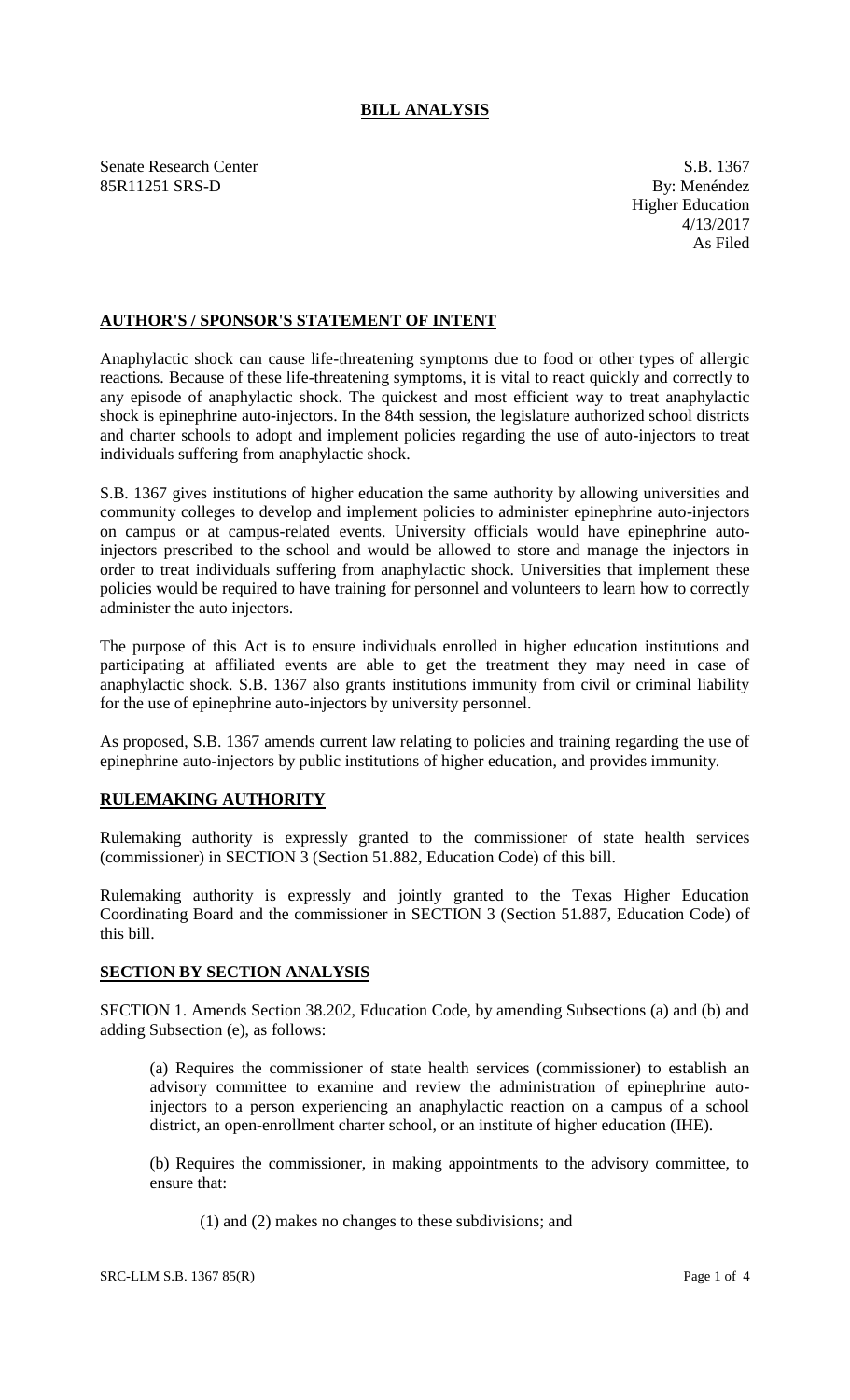(3) at least one member is an employee of an IHE.

(e) Defines "institution of higher education."

SECTION 2. Amends Section 38.207, Education Code, as follows:

Sec. 38.207. ADVISORY COMMITTEE: DUTIES. Requires the advisory committee to advise the commissioner on:

(1) the storage and maintenance of epinephrine auto-injectors on school campuses and campuses of IHEs;

(2) the training of personnel and volunteers at schools and IHEs in the administration of an epinephrine auto-injector, rather than the training of school personnel and school volunteers in the administration of an epinephrine autoinjector; and

(3) a plan for one or more personnel members or volunteers of a school or an IHE trained in the administration of an epinephrine auto-injector to be on each campus of a school or an IHE, rather than a plan for one or more school personnel members or school volunteers trained in the administration of an epinephrine auto-injector to be on each school campus.

SECTION 3. Amends Chapter 51, Education Code, by adding Subchapter Y-1, as follows:

### SUBCHAPTER Y-1. MAINTENANCE AND ADMINISTRATION OF EPINEPHRINE AUTO-INJECTORS

Sec. 51.881. DEFINITIONS. Defines "advisory committee," "anaphylaxis," "epinephrine auto-injector," "institution of higher education," "personnel," and "physician."

Sec. 51.882. MAINTENANCE AND ADMINISTRATION OF EPINEPHRINE AUTO-INJECTORS. (a) Authorizes each IHE to adopt and implement a policy regarding the maintenance, administration, and disposal of epinephrine auto-injectors on the IHE's campus.

(b) Requires that a policy, if a policy is adopted under Subsection (a), provide that personnel who are authorized and trained may administer an epinephrine autoinjector to a person who is reasonably believed to be experiencing anaphylaxis on the IHE's campus, and authorizes the policy to provide that personnel who are authorized and trained may administer an epinephrine auto-injector to a person who is reasonably believed to be experiencing anaphylaxis at an off-campus event sponsored by the IHE.

(c) Requires the commissioner, in consultation with the Texas Higher Education Coordinating Board (THECB), and with advice from the advisory committee, to adopt rules regarding the administration of an epinephrine auto-injector on the campus of an IHE subject to a policy adopted under Subsection (a). Requires that the rules establish:

(1) the number of epinephrine auto-injectors available at each campus;

(2) the process for each IHE to check the inventory of epinephrine autoinjectors at regular intervals for expiration and replacement; and

(3) the amount of training required for personnel to administer an epinephrine auto-injector.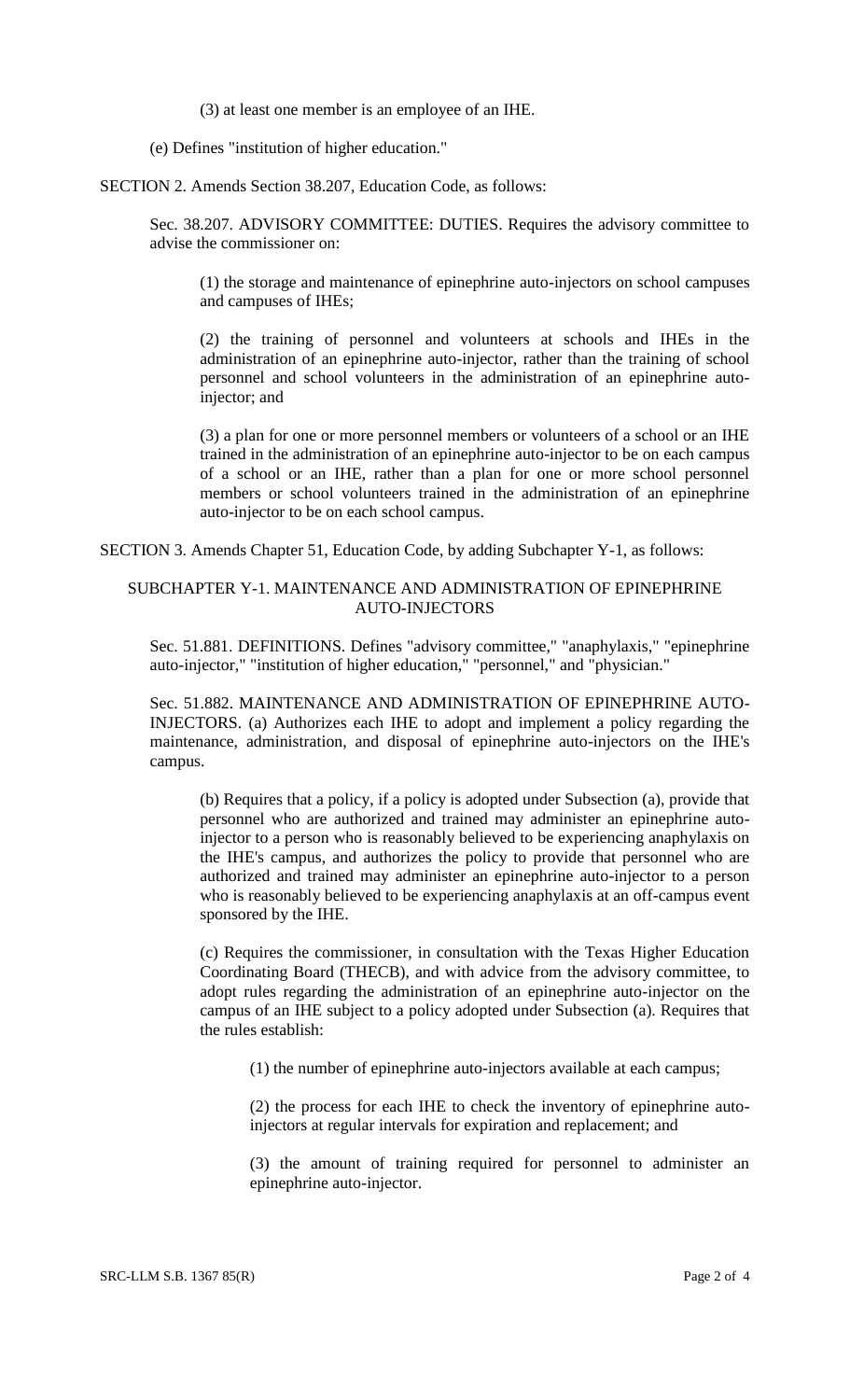(d) Requires each IHE that adopts a policy under Subsection (a) to require that the IHE's campuses have personnel authorized and trained to administer an epinephrine auto-injector present.

(e) Requires that the supply of epinephrine auto-injectors at a campus be stored in a secure location and be easily accessible to personnel authorized and trained to administer an epinephrine auto-injector.

Sec. 51.883. REPORT ON ADMINISTERING EPINEPHRINE AUTO-INJECTOR. (a) Requires the IHE, not later than a certain date, to report the information required under Subsection (b) to THECB, the physician who prescribed the epinephrine auto-injector, and the commissioner.

(b) Requires that the required report include certain information.

Sec. 51.884. TRAINING. (a) Provides that each IHE that adopts a policy under Section 51.882(a) is responsible for training personnel in the administration of an epinephrine auto-injector.

(b) Requires that required training include certain information relating to anaphylaxis and epinephrine auto-injectors and be provided in a formal training session or through online education and be completed annually.

(c) Requires each IHE that adopts a policy under Section 51.882(a) to maintain records on the required training.

Sec. 51.885. PRESCRIPTION OF EPINEPHRINE AUTO-INJECTORS. (a) Authorizes a physician to prescribe epinephrine auto-injectors in the name of an IHE that adopts a policy under Section 51.882(a). Requires the physician to provide the IHE with a standing order for the administration of an epinephrine auto-injector to a person reasonably believed to be experiencing anaphylaxis.

(b) Provides that the standing order under Subsection (a) is not required to be patient specific, and authorizes the epinephrine auto-injector to be administered to a person without an established physician-patient relationship.

(c) Provides that, notwithstanding any other provisions of law, supervision or delegation by a physician is considered adequate if the physician periodically reviews the order and is available through direct telecommunication as needed for consultation, assistance, and direction.

(d) Requires that an order issued under this section contain certain information.

(e) Authorizes a pharmacist to dispense an epinephrine auto-injector to an IHE without requiring the name or any other identifying information relating to the user.

Sec. 51.886. GIFTS, GRANTS, AND DONATIONS. Authorizes an IHE to accept gifts, grants, donations, and federal funds to implement this subchapter.

Sec. 51.887. RULES. Requires THECB and the commissioner, except as otherwise provided by this subchapter, to jointly adopt rules necessary to implement this subchapter.

Sec. 51.888. IMMUNITY FROM LIABILITY. (a) Provides that, except in a case of reckless conduct or intentional, wilful, or wanton misconduct, a person is immune from civil or criminal liability or disciplinary action for any permitted or required conduct, including issuing certain orders relating to an epinephrine auto-injector, taking certain actions relating to an epinephrine auto-injector, providing or assisting in providing,